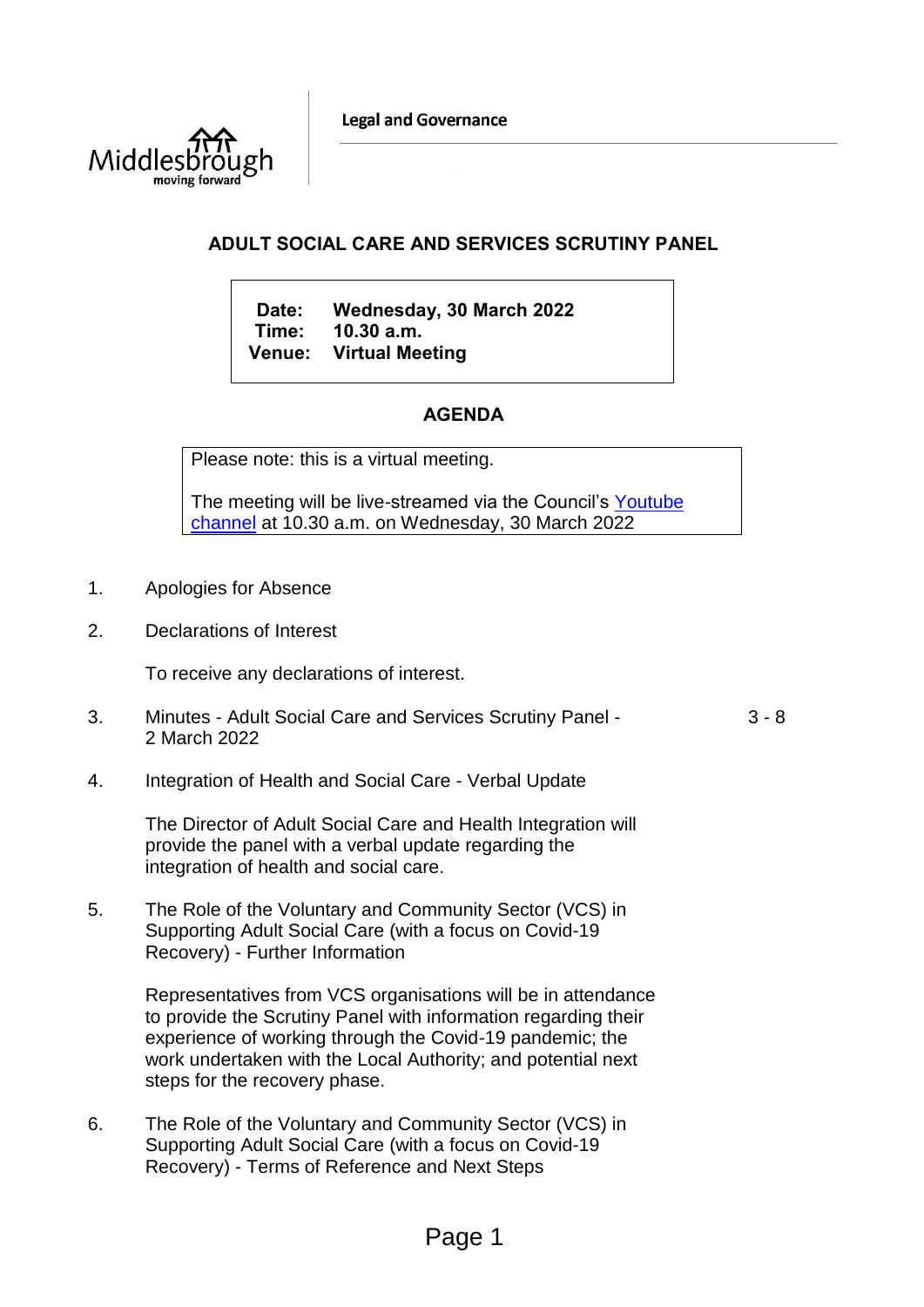The Scrutiny Panel will be asked to consider, discuss and agree the terms of reference and next steps for the review.

7. Overview and Scrutiny Board Update

The Chair will provide a verbal update on matters considered at the meeting of the Overview and Scrutiny Board held on 23 March 2022.

8. Any other urgent items which in the opinion of the Chair, may be considered.

> Charlotte Benjamin Director of Legal and Governance Services

Town Hall Middlesbrough Tuesday, 22 March 2022

# **MEMBERSHIP**

Councillors J Platt (Chair), G Wilson (Vice-Chair), D Davison, T Higgins, D Jones, G Purvis, D Rooney and J Walker

# **Assistance in accessing information**

**Should you have any queries on accessing the Agenda and associated information please contact Chris Lunn, 01642 729742, chris\_lunn@middlesbrough.gov.uk**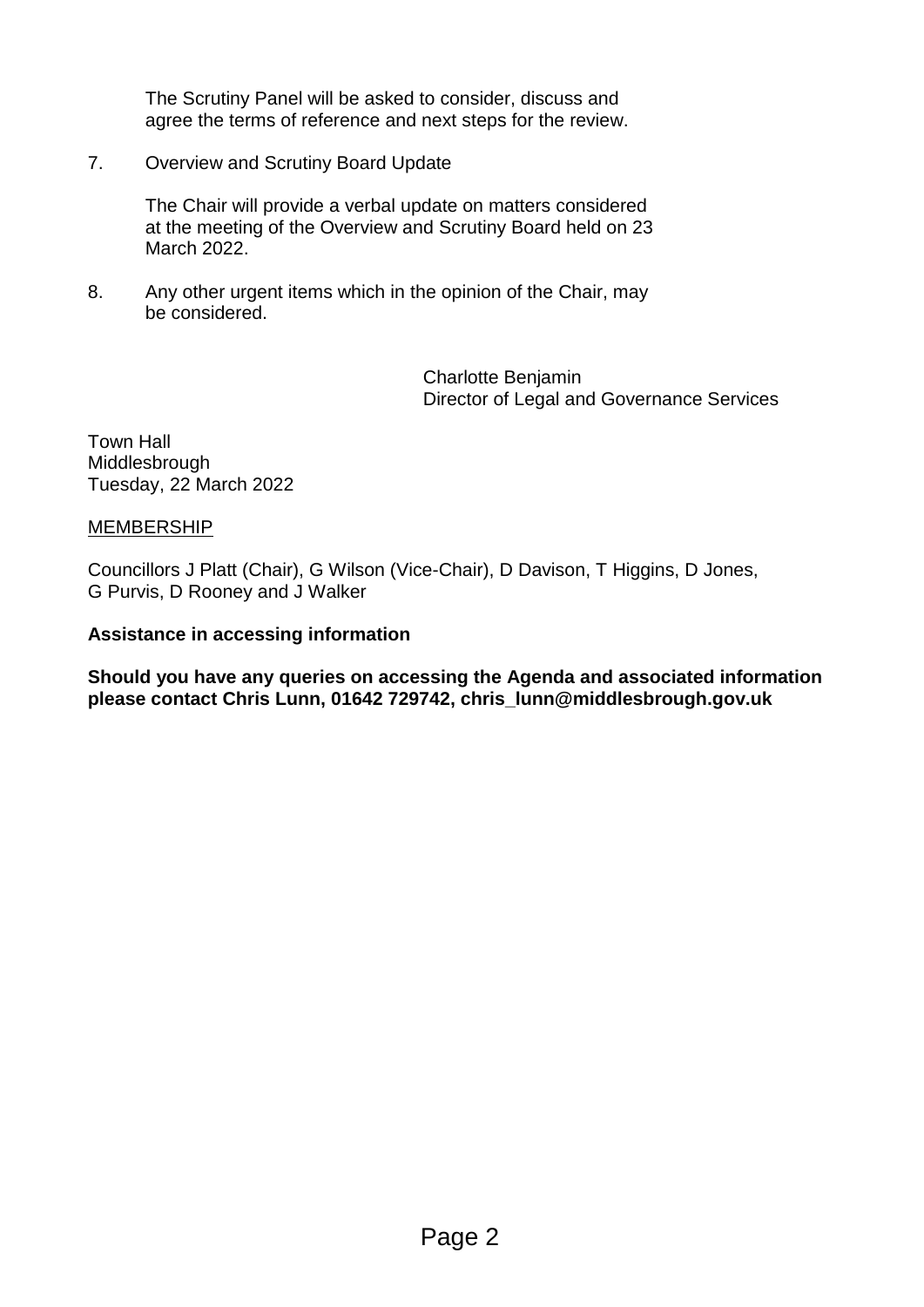## **ADULT SOCIAL CARE AND SERVICES SCRUTINY PANEL**

A meeting of the Adult Social Care and Services Scrutiny Panel was held on Wednesday 2 March 2022.

**PRESENT:** Councillors J Platt (Chair), D Davison, T Higgins, G Purvis and D Rooney.

**OFFICERS:** K Jackson, D Johnson, C Lunn and E Scollay.

**APOLOGIES FOR** 

**ABSENCE:** Councillors D Jones, J Walker and G Wilson.

#### **DECLARATIONS OF INTEREST**

There were no declarations of interest received at this point in the meeting.

#### **MINUTES - ADULT SOCIAL CARE AND SERVICES SCRUTINY PANEL - 5 JANUARY 2022**

The minutes of the Adult Social Care and Services Scrutiny Panel meeting held on 5 January 2022 were submitted and approved as a correct record.

#### **INTEGRATION OF HEALTH AND SOCIAL CARE - VERBAL UPDATE**

The Director of Adult Social Care and Health Integration provided Members with an update regarding the integration of Health and Social Care; the following points were made:

- Sam Allen had recently taken up the post of Chief Executive of the Integrated Care Board (ICB) for the North East and North Cumbria Integrated Care System (ICS). Meetings between the Chief Executive and Local Authority Directors would be taking place over the coming weeks.
- The NHS was amending the way it carried out its internal governance; the intention was for the ICS to be implemented in April 2022, but had been delayed to July 2022. At present, discussion was taking place with Chief Executives across the region in relation to the operating model for the ICS. The ICS was concerned with the structure of the NHS, though there was a role for Local Authorities to have representation on the associated Board. Beneath that, a further structure would be established to consider matters at local level. The operating model for the ICB was currently under discussion; Tees Valley Chief Executives would next be meeting on 16 March 2022 to feed their collective opinions regarding this back to the NHS.
- It was felt that the current working relationship that the Local Authority had with the NHS / Clinical Commissioning Group (CCG) was as strong as it had ever been. It was envisaged that the majority of the current Directors and representatives of the CCG would continue to liaise with the Local Authority once the ICS had formally been established, as there was a requirement of the NHS to retain local structures and linkages.
- Due to Middlesbrough's health demographics, it was felt that the ICS provided opportunity for longer term preventative work to be looked at.

During the discussion that followed, Members asked a number of queries of the Director. In response, the following information was provided:

 A Member commented that they felt reassured by the information provided, particularly as they had previously held concerns around the alteration of the local structure in relation to the size of the area that the new ICS would cover. In response, the Director indicated that there would be structural changes. The ICB, which was a Board of the NHS, covered the large geographical area; to ensure that local areas could 'feed in', there would be an Integrated Care Partnership (ICP), which was currently being discussed by the Chief Executives. The ICP would bring together local statutory and voluntary partners to arrive at collective agreement around what was appropriate for the respective local area. It was explained that the ICS guidance had been produced with an expectation that there would be one ICP for the whole geographical area. However, as the largest ICS in England, this would not have been Agenda Item 3<br>
Notices Scruttiny Panel Agenda Item 3<br>
NO SERVICES SCRUTINY PANEL<br>
NOTO SERVICES SCRUTINY PANEL<br>
NOTOS SCRUTINY PANEL<br>
NOTOS SCRUTINY PANEL TO DO NOTOS SCRUTINY PANEL - 5 JANUARY<br>
Services SCRUTINY PANEL - 5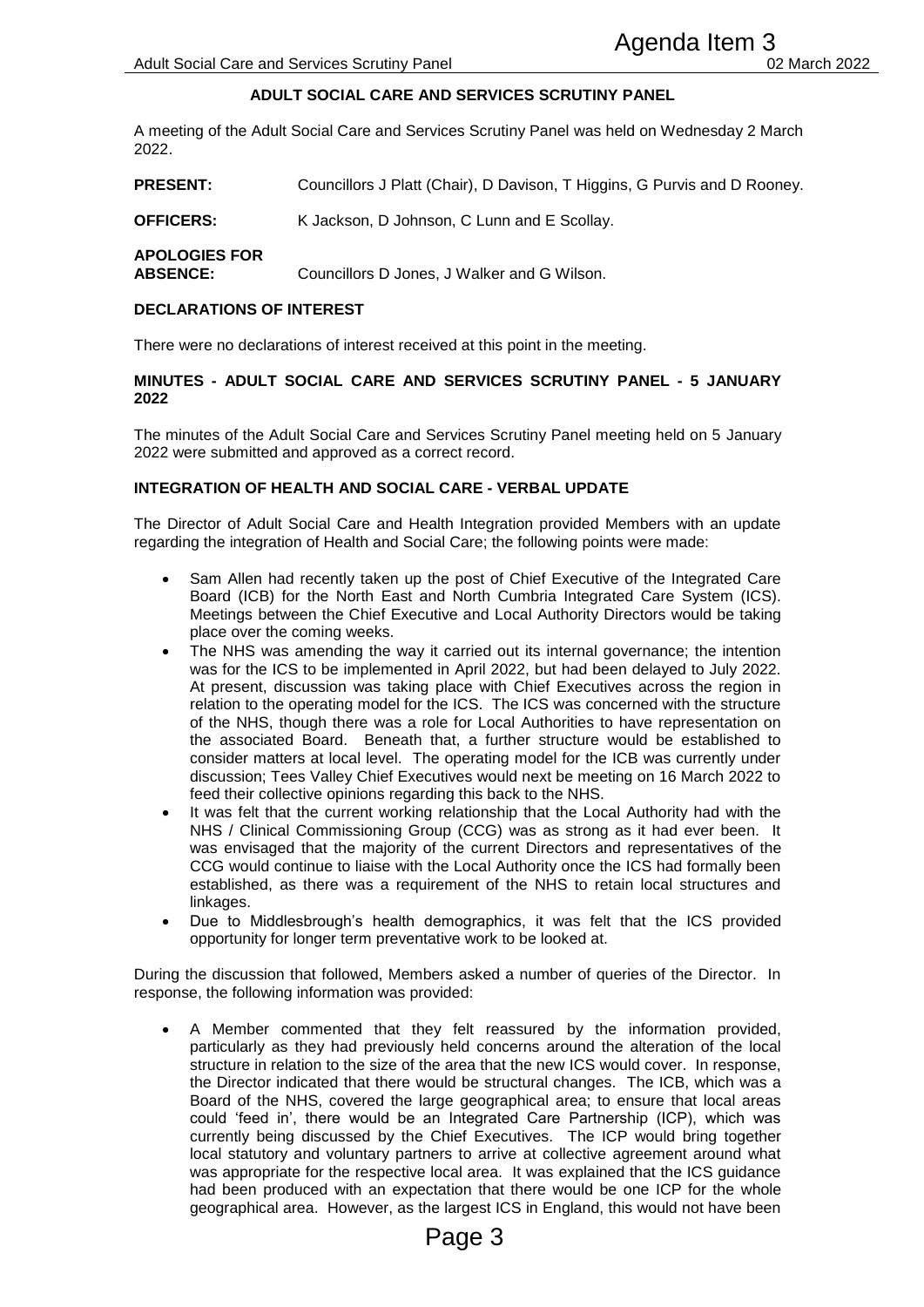practical and therefore, four ICPs were currently being created (Middlesbrough would belong to the Tees ICP, which was likely to involve the five Local Authorities). It was felt that this approach would grant opportunity for Middlesbrough to act as an individual Local Authority where choosing to do so, but would also provide a forum where the five Local Authorities could come together to provide a strengthened voice for collective matters.

 With regards to the statutory guidance for delivering the frameworks, it was explained that there was statutory guidance associated with the establishment of the ICB. The Chair for the local area had consistently aimed to maintain as much flexibility for individual local areas as possible, essentially because it reflected the statutory guidance and was practical to do so. Reference was made to the scale and diversity of the ICS area, which covered Redcar to Cumbria, and the need to successfully represent the varying needs of those different localities within it. There was more flexibility around the establishment of the local ICPs than there was the ICB, primarily because the Board was part of the NHS structure and would therefore be replicated across England.

The Chair thanked the Director for the information presented.

#### **NOTED**

#### **THE ROLE OF THE VOLUNTARY AND COMMUNITY SECTOR (VCS) IN SUPPORTING ADULT SOCIAL CARE (WITH A FOCUS ON COVID-19 RECOVERY) - AN INTRODUCTION**

The Director of Adult Social Care and Health Integration and the Advanced Public Health Practitioner were in attendance at the meeting to provide an introduction to this new topic. A written report had been submitted in advance of the meeting.

By way of background and context, the Director made the following points:

- Within Adult Social Care, there were a number of different themes of service delivery / operational activity, which consisted of in-house service provision and independent (commissioned) service provision. Separate from those was the support provided by the VCS. Some of the services within the VCS were commissioned, others were preexisting VCS organisations that acted entirely independently from the Council in the broader community. In terms of the latter, it was highlighted that despite not being directly commissioned, those organisations provided a critical contribution to the resilience of the Council's services because they supported the same communities that the Council sought to support.
- Traditionally the Council had linked into the VCS through Middlesbrough Voluntary Development Agency (MVDA), but also in the acknowledgment that there were lots of other aspects of the VCS that operated outside of MVDA, which although challenging to engage with was important to do so. It was felt that improvements could be gained around this engagement work both in respect of Adult Social Care and the Local Authority as a whole.
- Reflecting upon the impact of the pandemic, it was felt that in some respects there had been a hiatus for a couple of years in terms of development work because everyone had been focused on operational delivery. It had impacted service plans and had caused problems, but had also created opportunities. Moving out of the acute phase and into the recovery phase, now was the time to reassess, take stock and consider how activities would be carried out in a post-pandemic world.
- During the pandemic, Public Health had worked exceptionally well with the VCS. The submitted report reviewed the work undertaken by Public Health primarily during the pandemic, and where that work now left the authority in relation to the VCS.

The Advanced Public Health Practitioner provided the following information to the panel:

- The Advanced Public Health Practitioner had been responsible for creating the Council's 'Covid Champions Network', which was initially formed through government grant funding.
- The role of the VCS was essential in supporting those accessing health and wellbeing services (and preventing poor health), as well as social care services. Consideration was given to the high profile of some VCS organisations and the comparatively low profile of others; it was important that the value of all of those was recognised.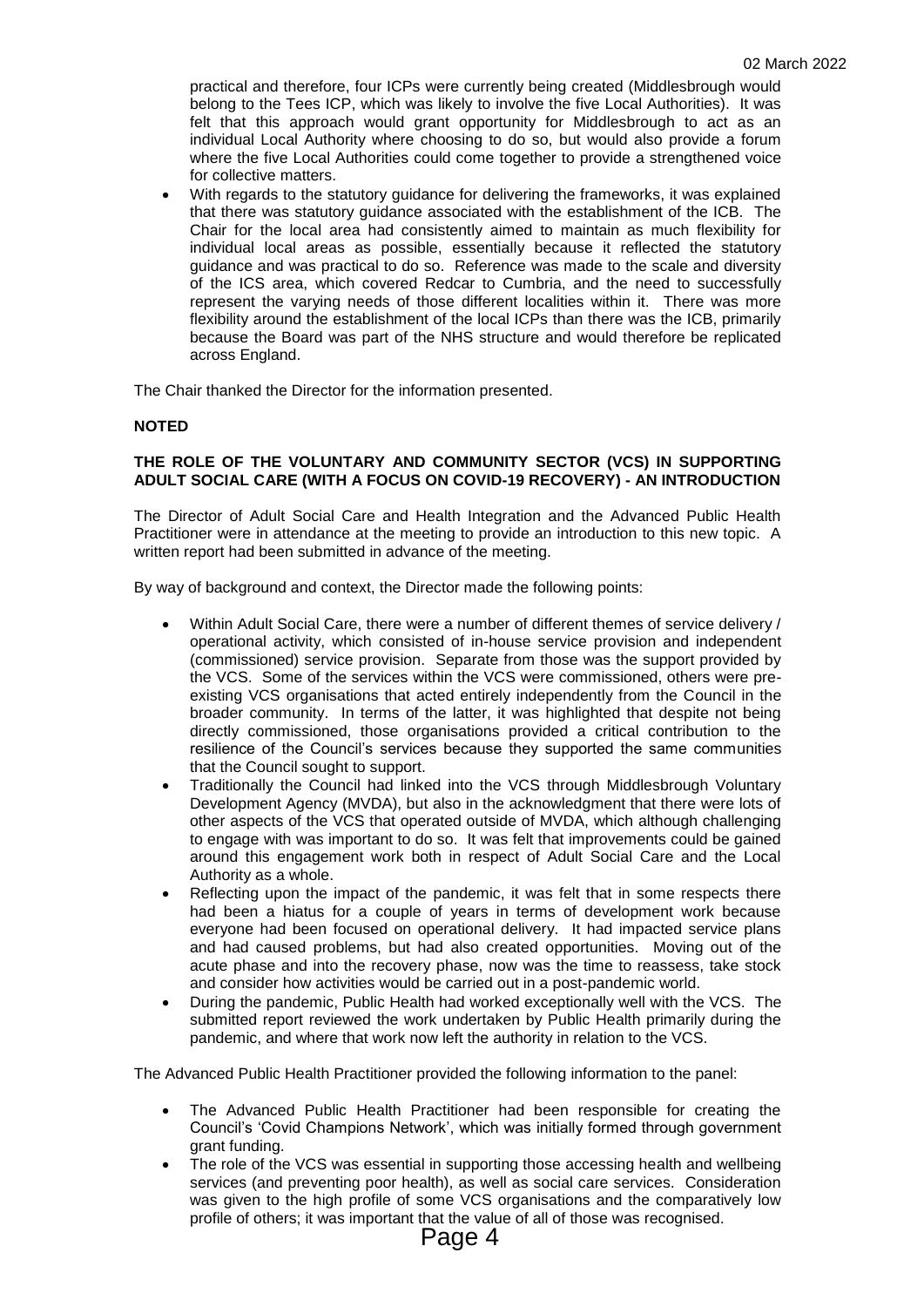- Public Health's engagement work with the VCS had initially commenced via the government grants programme. It had been recognised that, as Covid hit, the Council needed to support those VCS organisations that were going to be significantly affected. It was explained that formal organisations were suddenly unable to support vulnerable clients in their usual ways (e.g. following the removal of face-to-face contact), and therefore organisations needed to reconsider their operational models. In addition to that, usual sources of income such as charitable donations, grant funding, income from charity shops and/or holding events, had also been affected and therefore they needed to work differently.
- Following receipt of the first round of government grant funding, consideration was given as to how the VCS could best be supported. Details of the various types of funding awarded were provided in the submitted report. To begin with, Communications Grants were awarded in order to facilitate Public Health's engagement with vulnerable people in communities around raising awareness of Covid and keeping safe. The 'Covid Champions Network' was created through VCS organisations because they knew what messages would work best for their communities, and small grants were awarded for this work.
- The next grants to be awarded were VCS Sustainability Grants. The purpose of those was to support organisations losing their funding streams, or that had reduced staffing due to isolation etc., to sustain those services, but allow them opportunity to consider how they might operate differently. For example: virtual engagement with clients; doorstep deliveries; purchasing laptops to maintain contact with vulnerable people, etc., and to keep businesses in operation as they lost income streams. Those organisations involved in this joined the 'Covid Champions Network'.
- The Council then supported this further by providing Mental Health/Isolation Grants to those VCS organisations providing related support, whether that be related to dementia, caring or older people; mental health was also becoming a major issue as a consequence of isolation. It was highlighted that many excellent ideas had emerged for projects that could be delivered through VCS partners.
- Public Health was especially keen for organisations, through the 'Covid Champions Network', to become more aware of what others were doing and provide opportunities for partnership working. It was explained that when grants were being dispensed around mental health (Mental Health/Isolation Grants – second funding allocation) and recovery work (VCS Recovery Grants – third funding allocation), Public Health encouraged partnership working via the grant application forms, with higher funding packages being made available if partners demonstrated how they were going to work together and deliver services differently. It was felt that this had been a very positive spin-off of the grants process and the 'Covid Champions Network'.
- There had been some positive implications arising from the pandemic. For example: organisations had been forced to rethink their operational models, including how services could be streamlined or delivered in a way that improved relations with their contacts. In addition, some projects had provided significant insight, e.g. in relation to men's mental health, one project had identified men to be more responsive via telephone than in-person. It was hoped that such findings would be taken forward in the future.
- Volunteers had been essential. Initially, work had commenced with GoodSam Volunteers (also known as NHS Volunteer Responders). In addition, individuals who were not formally attached to a VCS organisation had volunteered to join (and had continued to remain with) the 'Covid Champions Network' to deliver messages in their communities. The 'Covid Champions' had also, through the VCS organisations, provided practical support at Public Health's Covid Community Clinics, with staff and volunteers manning those clinics, undertaking queue management tasks, and engaging with clients and promotional work. Volunteers had gone above and beyond and it was highlighted that this had been really positive for relations between the Council and the VCS. As a consequence of Covid, Public Health had made contact with the VCS that had not been undertaken previously, and it was hoped that this could be taken forward further in the future.
- Consideration now needed to be given towards how the VCS could be supported in the future to enable more robust services to be provided longer term. With regards to finance, it had been observed that some organisations would have struggled within the first 3-6 months of the pandemic if grant funding had not been provided, which was very concerning given the positive impact that they had had. In moving forward, it was felt that provision of support/knowledge around financial planning could be provided in order to strengthen their approach to be more business-like and maintain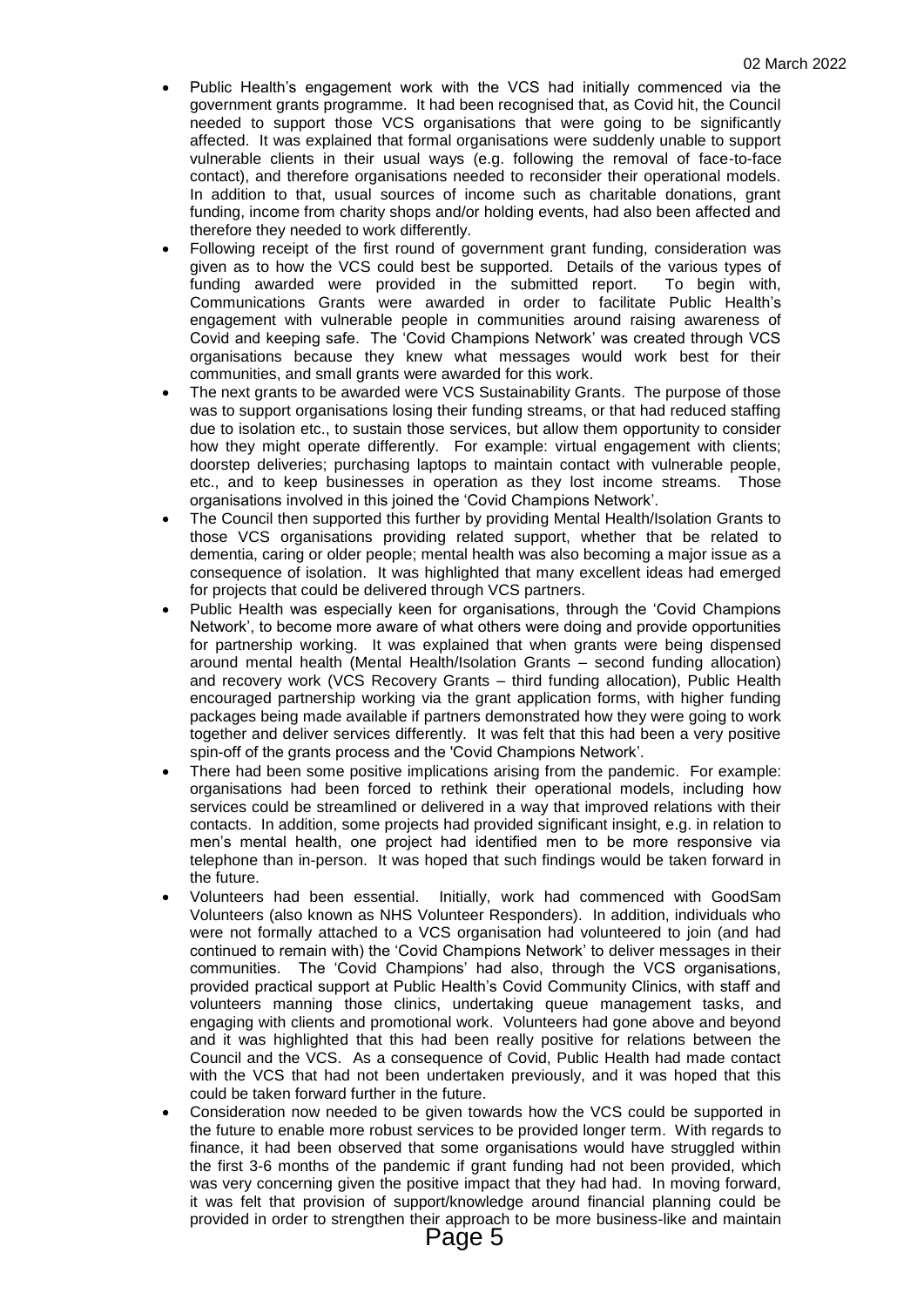the sustainability of their organisations. Additional approaches could look at reviewing the wider services to determine which of those organisations, whether from a Health and Social Care perspective or a Public Health perspective, could be strengthened further through partnership working. In terms of the various different communities that the VCS sector had been essential in supporting throughout the pandemic, in particular the different ethnic communities and groups, it was felt that engagement work could continue to be built-on in the future. Although it had been a very difficult time for VCS organisations, it was hoped that the work they had undertaken with Public Health had improved relationships all round, and that this work would continue. Although there were no specific plans in place for next steps as of yet, mention was made of the commitment that volunteers had made in relation to the 'Covid Champions Network'. It was explained that all had indicated that they wished to remain with the Network and to volunteer either as 'Community Champions' or general 'Health Champions'. This was especially positive as it would help to maintain those community links going forward.

During the discussion that followed, Members raised a number of queries/comments. In response, the following information was provided:

- Regarding positive outcomes that had emerged from the pandemic, examples of 'old world' community support provided to individuals were outlined. These included: collection of shopping and prescriptions; assisting neighbours; and work by GoodSam Volunteers. It was hoped that this support would continue because it had been incredibly valuable for local communities.
- With regards to the 'Covid Champions Network', the Advanced Public Health Practitioner explained that in December 2020, because previous grants had been provided and delivered well, Public Health had received further funding of £180,000, which was utilised to strengthen the approach with 'Covid Vaccine Champions'. It was explained that the issue of Covid vaccines had been difficult to address because there were some key areas/communities that were not engaging, and as restrictions were being lifted nationally, people were becoming more blasé about the need for vaccines. Therefore, more specific engagement work was required, which could result in further VCS organisations becoming involved.
- Members heard that, prior to the pandemic, Public Health had intended to create a 'Health Champions Network'; Covid had helped to develop this because there was now a 'Covid Champions Network' with circa. 70-80 Members (some Council staff, but the vast majority were VCS organisations or volunteers) in place. It was hoped that, once Covid had entered a recovery/end phase, these Members could be retained as generic 'Health Champions'. Consequently, each had been asked if there were any particular areas of Public Health that interested them, e.g. smoking, obesity, mental health, cancer issues or community engagement, or if no specific interest, whether they would be willing to act as a generic 'Health Champion' within their community. It was explained that there would no expectation for individuals to provide expertise on any topic; it was a way of providing a route in for Public Health to improve its outreach resource. The decision was entirely for the respective individual, although Public Health was keen not to lose volunteers or the key VCS organisations that were currently represented.
- The Director of Adult Social Care and Health Integration highlighted the importance of not aligning activities to specific areas, i.e. Health, Social Care or Public Health, because to do so would forge a return back to traditional silo ways of working when the objective was to create networks within local communities, where people could support each other and assume responsibility for the area. The importance of maintaining those networks during and beyond the recovery phase was highlighted. It was explained that through the voluntary development agency and the Council's own direct contributions, assistance could be provided to local communities to help them develop their own resilience and grow their own support networks and links.
- The Advanced Public Health Practitioner explained the importance of two-way communication in terms of conveying messages to local communities. It was important that Public Health understood the issues facing local communities from a 'grass roots' level and were able to communicate accordingly. The role of the VCS organisations in facilitating this process had been invaluable. Moving forward, it was essential that this continued in order for Public Health to understand what the emerging issues and barriers for communities were. The Director of Adult Social Care and Health Integration made reference to a Local Area Coordination pilot that had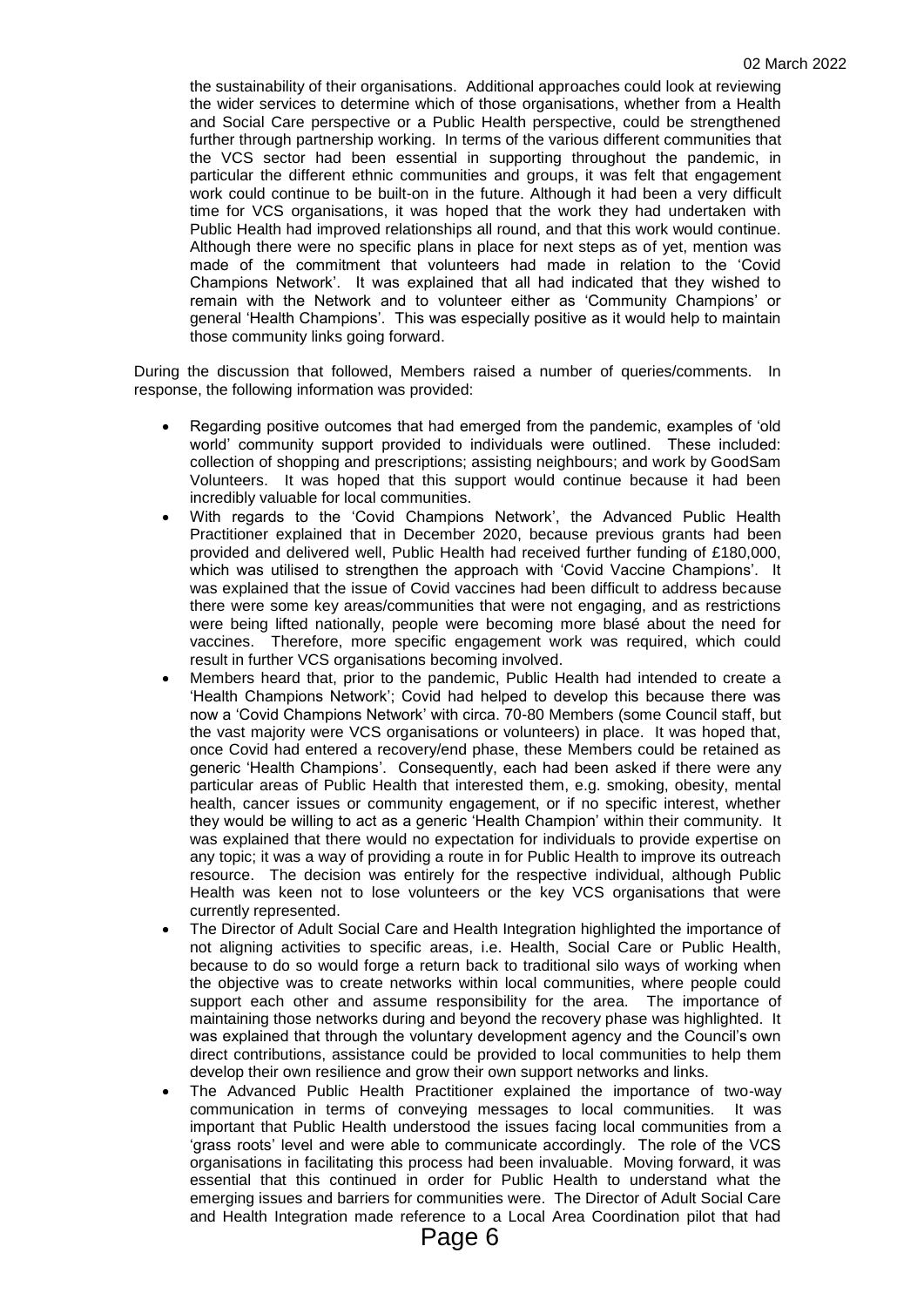been undertaken circa. 10 years previously, which was based on an Australian idea and looked at networks within local communities. The Advanced Public Health Practitioner referred to the work undertaken with VCS organisations and ethnic communities, and the invaluable role that local religious leaders had played in conveying messages. It had been fully recognised that there were key people on the ground that needed to be engaged with, and therefore very important that these relationships be maintained and developed going forward.

- A Member made reference to the different communities within Middlesbrough; the importance of conveying messages to these varying communities and the assistance that Elected Members could provide.
- A Member commented that the VCS was excellent at adapting quickly to change and commended the joint working between the VCS and the statutory sector. It was commented that the encouragement of partnership working in terms of applying for grant funding was very positive because competing for funds generally created division. Encouraging organisations to apply for joint funding improved that process.
- With regards to the management of the 'Covid Champions Network', it was explained that in the earlier stages of the pandemic, the group had met on a fortnightly basis and then on a monthly basis; the group currently met virtually every six weeks. It was explained that all of the information distributed to the Champions was the latest, formal information available at the time of the respective communication. Interaction was two-way and it was explained that any responses to requests for information were always provided by Public Health in order to help build relationships. Similarly, if any messages needed to be amended or specified for different communities, this would be undertaken collaboratively. Volunteers and VCS organisations were offered training by Public Health England in relation to vaccine and Covid conversations; all Champions had completed this.
- With regards to 'Covid Champions' and the representation within different areas of Middlesbrough, it was indicated that although there was a strong BAME representation, representation on the whole was generally town-wide. Work was currently taking place in respect of vaccination uptake figures; increased engagement work in Wards with both low uptake and no representation on the network would be undertaken.

The Chair thanked the officers for their attendance and contributions to the meeting.

The panel discussed the potential next steps for the review. It was agreed that, in preparation for the next meeting, representatives of several frontline VCS organisations and individual volunteers would be contacted and invited to attend and provide information from their perspective. Consideration was given to DBS checks for individuals working within community settings. Reference was made to the directory of VCS organisations that was available on the Council's website and a suggestion made as to how this resource could be developed, e.g. link-in with social media.

#### **AGREED that representatives of several frontline VCS organisations and individual volunteers would be contacted and invited to provide information at the next meeting.**

### **OVERVIEW AND SCRUTINY BOARD UPDATE**

The Chair provided a verbal update on the matters that were considered at the Overview and Scrutiny Board (OSB) meetings on 18 January 2022 and 22 February 2022.

A Member queried whether Executive Members had attended the two OSB meetings to provide updates. The Chair advised that the respective Executive Member had attended the 22 February 2022 meeting, but attendance at the 18 January 2022 meeting would need to be confirmed. This would be followed-up directly with the Member raising the enquiry.

#### **AGREED that the Chair would review the Executive Members' attendance at the 18 January 2022 OSB meeting and confirm the position with the Member raising the enquiry.**

## **DATE OF NEXT MEETING - 30 MARCH 2022**

The next meeting of the Adult Social Care and Services Scrutiny Panel had been scheduled for 30 March 2022, which would be the last scheduled meeting of the 2021/2022 Municipal